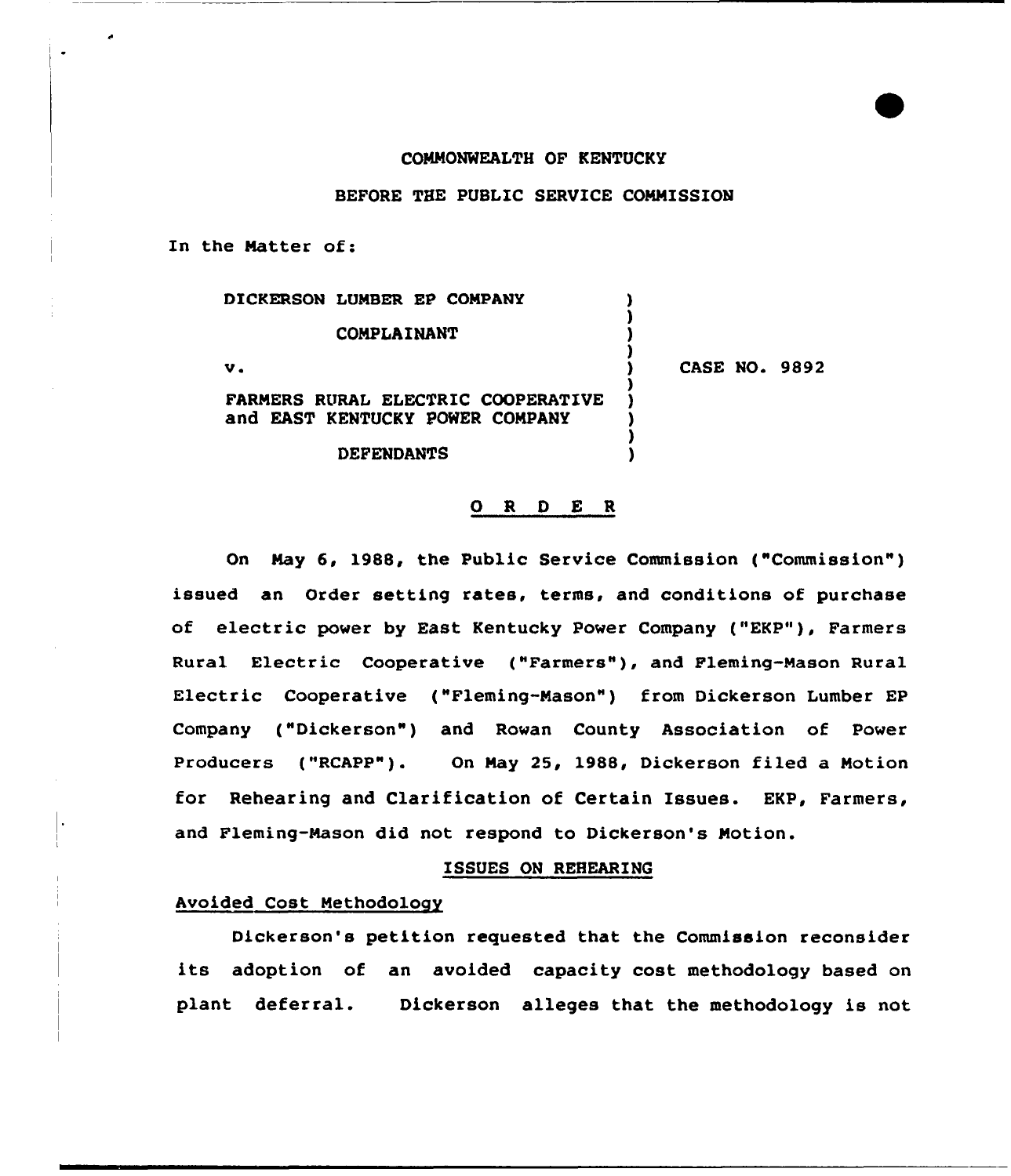sensitive to long range energy costs and, therefore, does not properly calculate true avoided costs.

The Commission in its Order of Nay 6, 1988 stated that "EKp has proposed to use its own system planning criteria in determining its avoided capacity costs" and determined that it was consistent with its Order in Case No. 8566, Setting Rates and Terms and Conditions of Purchase of Electric Power from Small Power Producers and Cogenerators by Requlated Electric Utilities. EKPC in determining the present value of its revenue requirement under its adopted 20-year capacity plan included the following, "[T]he investment costs, operating and maintenance costs, fuel costs, interest income and margins . .  $\cdot$ <sup>1</sup> The Commission does not concur with Dickerson's position that EKP's methodology is not sensitive to long run energy costs and will reject it's petition for rehearing.

#### Avoided Costs Based Upon Wholesale Rate At Time Of Purchase

Dickerson requests that the Commission grant rehearing with Farmers and Fleming-Mason in order to establish avoided capacity costs based on time of delivery. Dickerson and RCAPP contend that under FERC Regulation 18 CFR (292.304(d)(2) that the Qualifying Facility ("QF") has the option of selling energy or capacity under a legally enforceable contract based on either: (1} the avoided costs calculated at the time of delivery; or (2} the avoided cost

EKP Supply Requirements Study, II-3.

 $\mathbf{r}$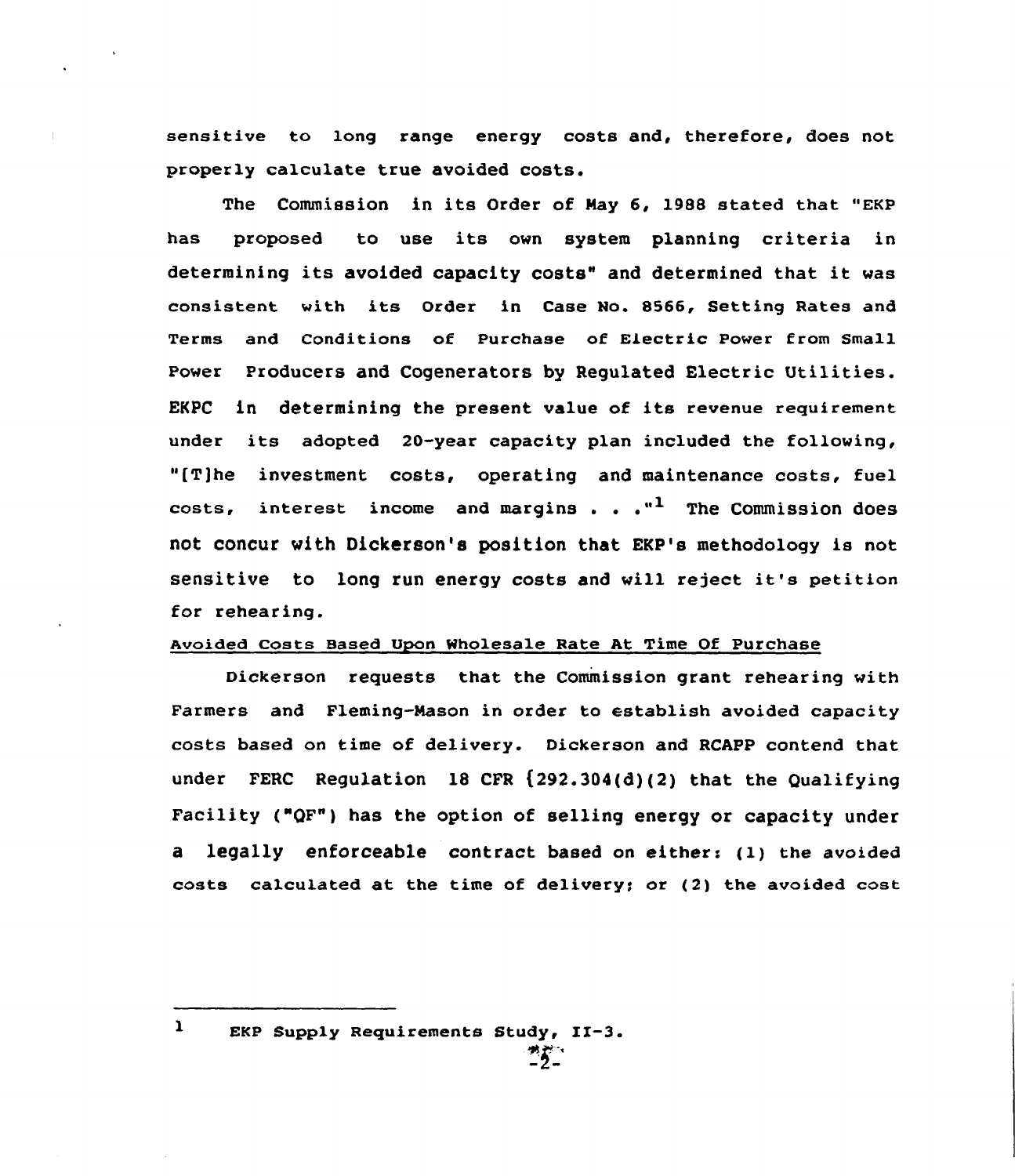calculated at the time the obligation is incurred. Furthermore, Dickerson contends that under 18 CFR (292.303(e) that Farmers must purchase the power unless Dickerson agrees to permit Farmers to transmit the power to another utility. Finally, Dickerson contends that the appropriate method for determining avoided capacity and energy cost at the time of delivery for Farmers would be ". . . by basing avoided costs on the wholesale contract in place between EKP[C] and its member cooperatives at the time of delivery."<sup>2</sup>

In this proceeding, the Commission has endeavored to develop a methodology for determining avoided capacity costs which reflect the savings that would occur on EKP and its member cooperatives' systems from QF capacity purchases. The Commission does recognize that FERC Order 69 did provide alternative methods for developing avoided capacity costs estimates. In establishing this case, the Commission gave all parties the opportunity to propose a methodology that each considered appropriate for estimating avoided capacity costs. Dickerson did have the option of proposing an avoided capacity cost methodology that reflected an adjusted wholesale contract rate for capacity purchase. Dickerson chose a different methodology. The Commission remains of the opinion that the avoided capacity costs methodology adopted by it in the original Order is appropriate and will deny Dickerson's request for rehearing on this issue.

 $\overline{2}$ Dickerson Motion for Rehearing and Clarification, page  $-3-$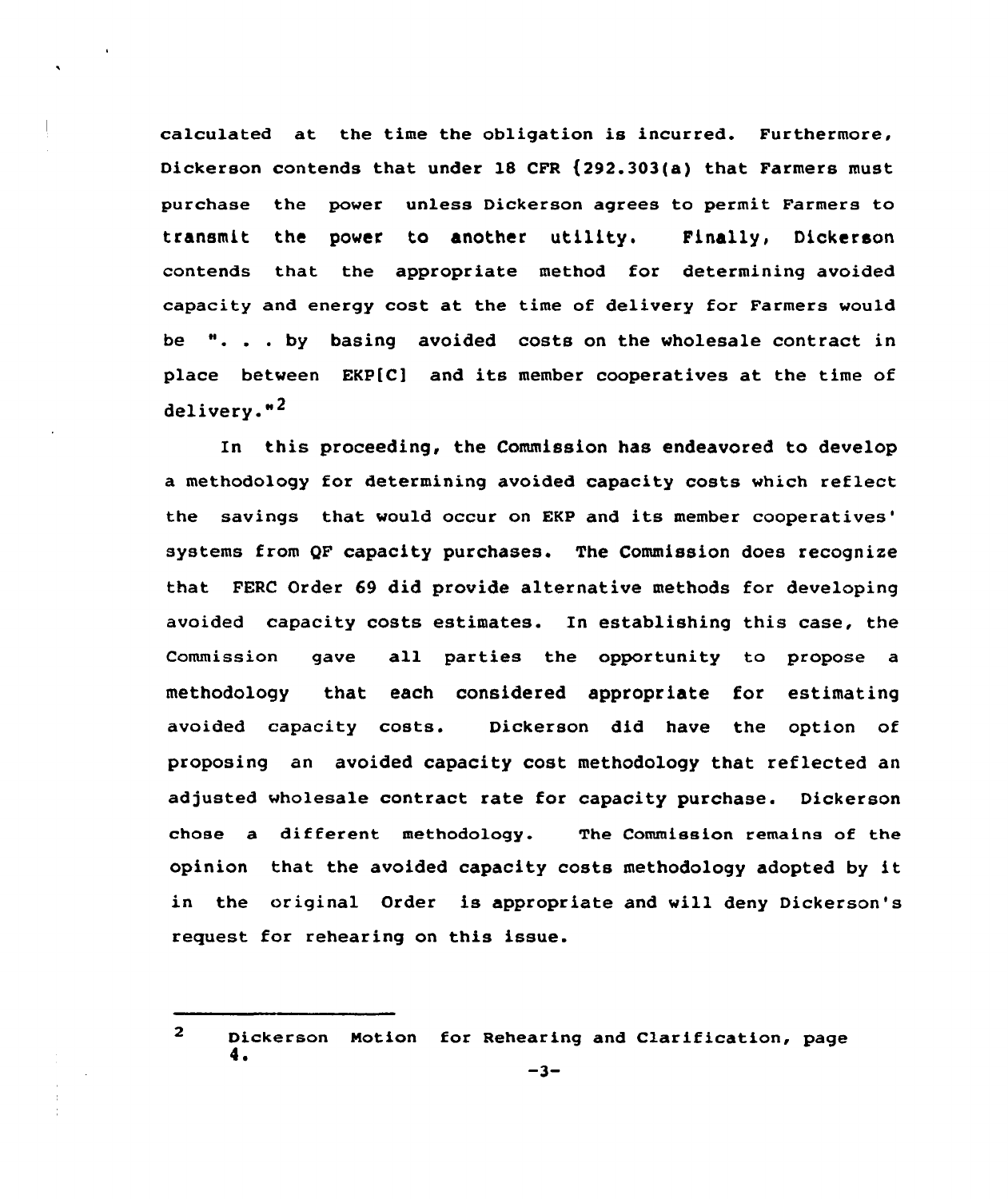## ISSUES REQUIRING CLARIFICATION

# Lead times

Dickerson requested clarification concerning, ". . . the problem of lead times of the power plant being deferred and the effect of this on OF rates."<sup>3</sup> Though the Commission is unable to locate the passage referred to by Dickerson, the Commission will respond to Dickerson's concern. It is the opinion of the Commission that the capacity purchase rate will be based on the rate in effect and agreed upon when the contract is signed.

## Insurance

Dickerson requested that the Commission delete the insurance requirement for small QFs and open it to negotiations. Dickerson contends that small residential systems {1 KW to 10KW) would find that the insurance would cost more than the benefits of the system.

Though the Commission recognizes that insurance requirements may have a negative impact on small QF development, the Commission is of the opinion that it is not an issue in this case and will deny Dickerson's request. It vill consider this issue on <sup>a</sup> case by case basis.

## Forced Outage Rate

Dickerson requests that the Commission clarify its requirement that QFs should maintain a "force outage rate" equal to that of EKP generators on average.

 $\overline{\mathbf{3}}$ Ibid.. page 7.

 $-4-$